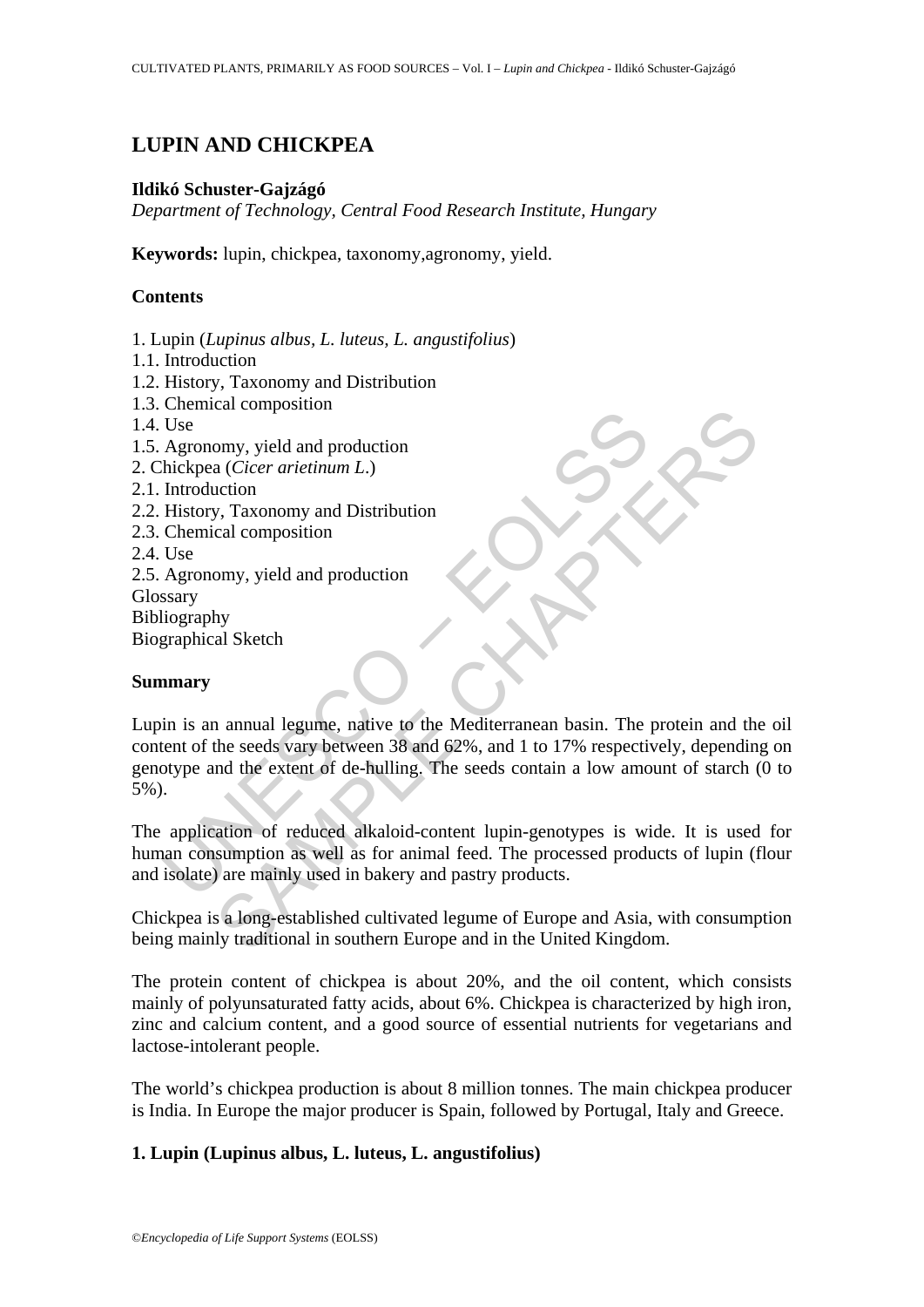#### **1.1. Introduction**

The members of the genus *Lupinus* are very handsome plants. They are represented in Europe, Asia and North and South America. A number of species are cultivated purely as ornamental plants, but the best-known species are grown for human consumption or animal fodder.

#### **1.2. History, Taxonomy and Distribution**

#### **History**

Lupins have been used for traditional human food and animal feed since ancient times. White lupin (*L. albus L.*) has been cultivated in Egypt for at least 4000 years.

The early lupins were considered "bitter", because the alkaloid (lupanine, sparteine, spatulatine and hydroxylupanine) content could exceed 2%. The alkaloids can affect the central nervous system causing depression, laboured breathing, convulsions and death from respiratory failure (Matthews, 1989).

Early in the twentieth century breeders developed "sweet" lupin in Germany, making this crop potentially much more desirable. The sweet lupins also contain alkaloids, but by boiling and steeping the seeds in water the alkaloids could be successfully removed.

#### **Taxonomy**

early lupins were considered "bitter", because the alkaloid (lulatine and hydroxylupanine) content could exceed 2%. The alkard nervous system causing depression, laboured breathing, com respiratory failure (Matthews, 1989 lupins were considered "bitter", because the alkaloid (lupanine, sparted upside and hydroxylupanine) content could exceed 2%. The alkaloids can affect and hydroxylupanine) content could exceed 2%. The alkaloids can affect Three main lupin species have been used for human food and animal feeds. The white lupin (*L. albus*), the yellow lupine (*L. luteus L.*) and the blue lupine (*L. angustifolius L.*) have significant nutritional value. Also the Andean lupin (*L*. *mutabilis*) is a valuable protein and oil source for human consumption. It was domesticated in pre-Columbian civilization and seems to be a valuable progenitor for interspecific crosses to improve the seed quality of the cultivated species.

#### **Distribution**

Lupin is herbaceous to woody annual legume, native to the Mediterranean basin and Andean highlands. The main lupin-producing areas of the world are Australia, Europe, South-Africa, Chile, New Zealand, USA and the former USSR.

### **1.3. Chemical composition**

The chemical composition of dehulled lupin seed flour prepared from different lupin varieties is summarized in Table 1.

| <b>Species</b>   | Protein, % | Lipids, $\%$ | Ash, $\%$ | Fibre, % | Carbohydrates, % |
|------------------|------------|--------------|-----------|----------|------------------|
| L. albus         | 45.7       | 17.0         | 2.4       | 3.5      | 30.4             |
|                  | 43.6       | 11.3         | 3.4       | 12.0     | 29.7             |
|                  | 45.1       | 0.9          | 4.4       | 3.0      | 46.6             |
| L. angustifolius | 34.8       | 7.2          | 3.7       | 3.5      | 50.8             |
|                  | 38.5       | 7.8          | 4.4       | 3.3      | 46.0             |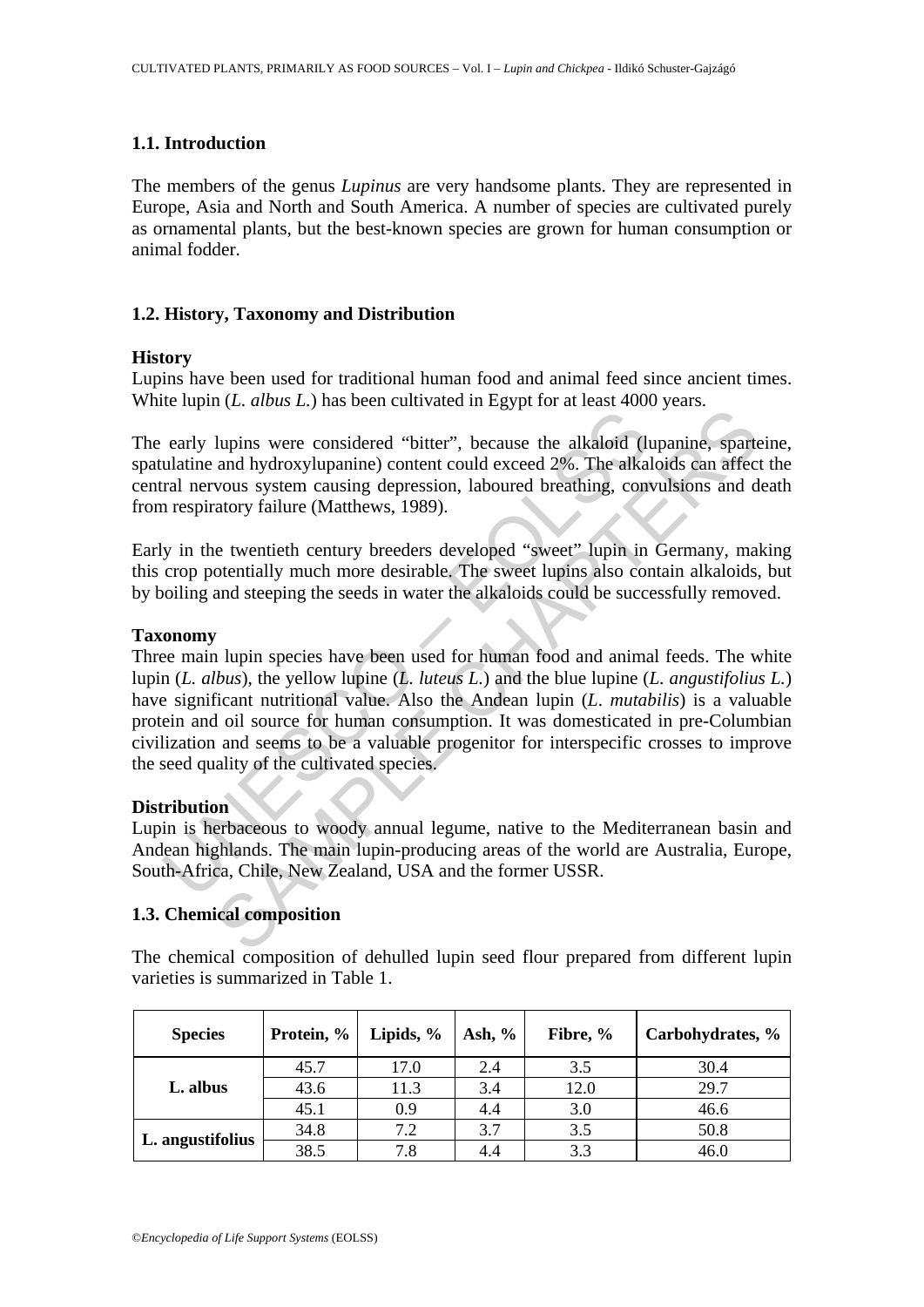| L. luteus | -^<br>∪4.J                       | $\cdot$ $\circ$ | ، ، ، | т.∠      | $\sim$ $\sim$<br>44.0 |
|-----------|----------------------------------|-----------------|-------|----------|-----------------------|
|           | $\overline{\phantom{a}}$<br>46.1 | ∪.⊥             | <br>  | ▭<br>┱.– | $\Omega$<br>$J$ .     |

Table 1. Chemical composition of dehulled lupin seed flour

#### **Protein content**

Lupins have attracted special interest owing to the relatively high protein content, which creates possibilities for soybean substitution in Europe.

The protein content of lupin may vary from 38 to 62% depending on cultivars and the extent of de-hulling. Lupins are rich source of sulphur-containing amino acids and arginine, and have a good balance of essential amino acids with a high degree of digestibility.

### **Oil content**

The oil content of lupins may range from 1 to 17 %, with a high variation in fatty acid composition. The dominating fatty acids are oleic and linoleic acid. According to the composition of lupins, the metabolizable energy of it is estimated to have an average value of 2427 kcal/kg.

White lupins have been found to accumulate high levels of manganese, which can cause toxicity problems, especially in pigs.

#### **Carbohydrate content**

content<br>coil content of lupins may range from 1 to 17 %, with a high var<br>position of lupins, the metabolizable energy of it is estimated t<br>e of 2427 kcal/kg.<br>te upins have been found to accumulate high levels of manganes<br>c t tend of lupins may range from 1 to 17 %, with a high variation in fatty n. The dominating fatty acids are oleic and linoleic acid. According to not lupins, the metabolizable energy of it is estimated to have an ave  $27 \text$ The seeds contain low amounts of starch (0 to 5%), and structural polysaccharides such as hemicellulose. The primary cell walls of cotyledons are composed of arabinogalactans, arabinans, rhamnogalacturosan, galactoxyloglucans and galactans. Mature seeds of yellow lupin accumulate stachyose, verbascose and raffinose, amounting 11% of dry mass, and sucrose (1.5%) (Piotrowicz et al.1998).

Lupin seeds contain about 1.5 to 3.5% of sucrose, a relatively high amount of stachyose (6.0 to 7.5%). The raffinose and verbascose content are about 0.5 to 0.9%, and 0.3 to 0.8% respectively (Bagger et al., 1998).



TO ACCESS ALL THE **9 PAGES** OF THIS CHAPTER, Visit[: http://www.eolss.net/Eolss-sampleAllChapter.aspx](https://www.eolss.net/ebooklib/sc_cart.aspx?File=E5-02-02-03)

#### **Bibliography**

Bagger, C.L., Bjergegard, C., Sorensen, H., Sorensen, J.C.and Sorensen, S. (1998):Biorefinging lupin seed to obtain high value protein concentrates and isolates. Proc. of the 3rd European Conference on Grain Legumes, 14-19 November, Valladolid, Spain. [This paper describes the preparation of lupin concentrate and isolate]